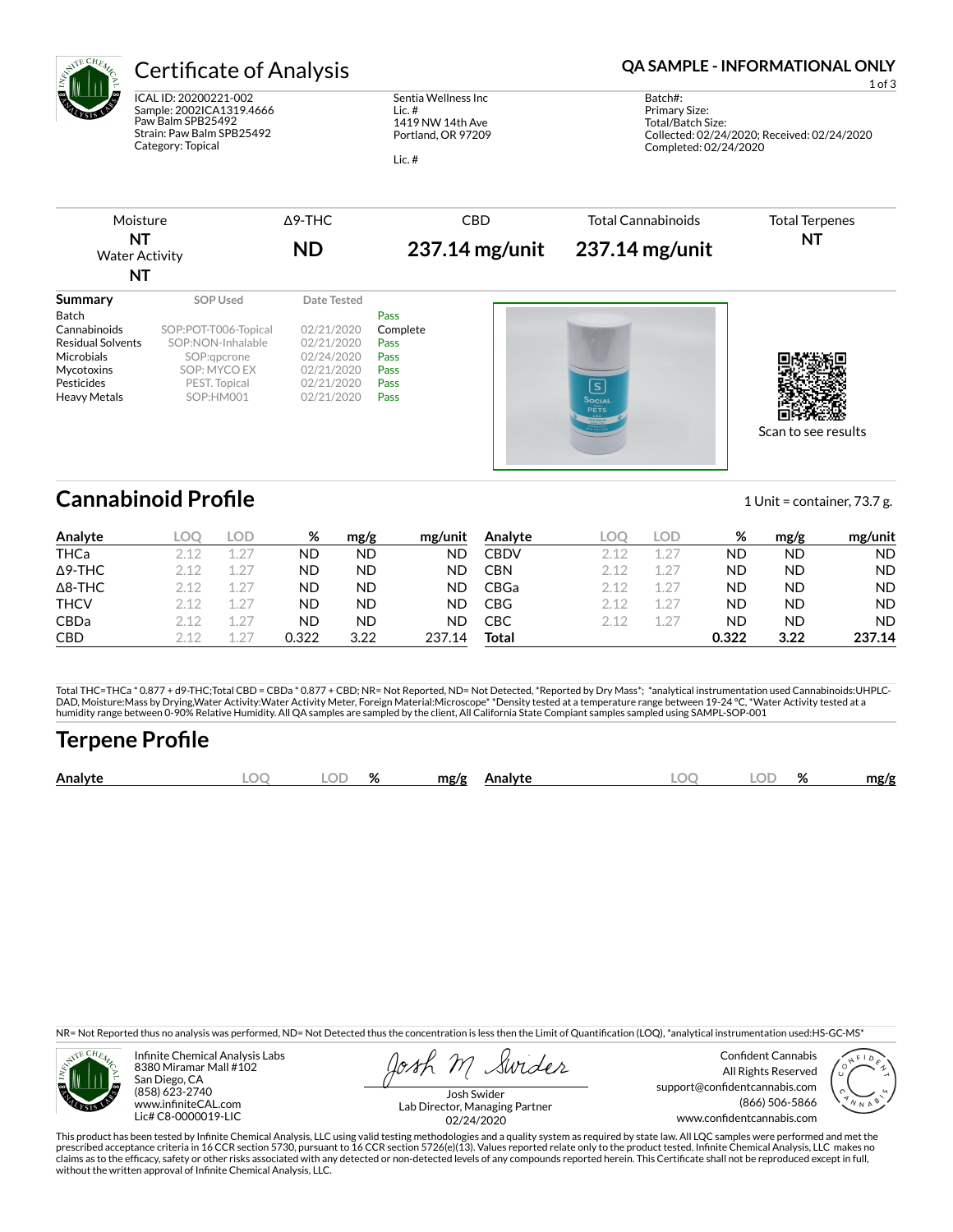

ICAL ID: 20200221-002 Sample: 2002ICA1319.4666 Paw Balm SPB25492 Strain: Paw Balm SPB25492 Category: Topical

Sentia Wellness Inc Lic. # 1419 NW 14th Ave Portland, OR 97209

Lic. #

2 of 3

Batch#: Primary Size: Total/Batch Size: Collected: 02/24/2020; Received: 02/24/2020 Completed: 02/24/2020

### **Residual Solvent Analysis**

| Category 1          |           |                     | LOO LOD Limit |           | Status | Category 2    |           | LOO. | LOD. | Limit     | Status | Category 2  |      | LOO. | LOD.      | .imit     | Status |
|---------------------|-----------|---------------------|---------------|-----------|--------|---------------|-----------|------|------|-----------|--------|-------------|------|------|-----------|-----------|--------|
|                     |           | $\mu$ g/g $\mu$ g/g | $\mu$ g/g     | $\mu$ g/g |        |               | $\mu$ g/g | ug/g | ug/g | $\mu$ g/g |        |             | µg/g | Ug/g | $\mu$ g/g | $\mu$ g/g |        |
| 1.2-Dichloro-Ethane | <b>ND</b> |                     |               |           | Pass   | Acetone       | ND        | 300  | 200  | 5000      | Pass   | n-Hexane    | ND   | 35   | 20        | 290       | Pass   |
| Benzene             | <b>ND</b> |                     |               |           | Pass   | Acetonitrile  | ND        | 150  | 100  | 410       | Pass   | Isopropanol | ND   | 300  | 200       | 5000      | Pass   |
| Chloroform          | <b>ND</b> |                     |               |           | Pass   | Butane        | <b>ND</b> | 300  | 200  | 5000      | Pass   | Methanol    | ND   | 300  | 200       | 3000      | Pass   |
| Ethylene Oxide      | <b>ND</b> |                     |               |           | Pass   | Ethanol       | ND        | 300  | 200  | 5000      | Pass   | Pentane     | ND   | 300  | 200       | 5000      | Pass   |
| Methylene-Chloride  | <b>ND</b> |                     |               |           | Pass   | Ethyl-Acetate | ND        | 300  | 200  | 5000      | Pass   | Propane     | ND   | 300  | 200       | 5000      | Pass   |
| Trichloroethene     | ND.       |                     | U. 5          |           | Pass   | Ethyl-Ether   | ND        | 300  | 200  | 5000      | Pass   | Toluene     | ND   | 150  | 1 O.C     | 890       | Pass   |
|                     |           |                     |               |           |        | Heptane       | <b>ND</b> | 300  | 200  | 5000      | Pass   | Xylenes     | ND   | 150  |           |           | Pass   |

NR= Not Reported thus no analysis was performed, ND= Not Detected thus the concentration is less then the Limit of Quantification (LOQ),\*analytical instrumentation used=HS-GC-MS\*

## **Heavy Metal Screening**

|         |           | LOC   | LOD.      | Limit. | <b>Status</b> |
|---------|-----------|-------|-----------|--------|---------------|
|         | µg/g      | µg/g  | $\mu$ g/g | µg/g   |               |
| Arsenic | <b>ND</b> | 0.048 | 0.016     | L.5    | Pass          |
| Cadmium | <b>ND</b> | 0.012 | 0.004     | U.5    | Pass          |
| Lead    | <b>ND</b> | 0.011 | 0.004     | U.5    | Pass          |
| Mercury | <b>ND</b> | 0.033 | 0.011     |        | Pass          |

NR= Not Reported thus no analysis was performed, ND= Not Detected thus the concentration is less then the Limit of Quantification (LOQ), \*analytical instrumentation used:ICP-MS\*

## **Microbiological Screening**

|                               | <b>Result</b> | <b>Status</b> |
|-------------------------------|---------------|---------------|
| Aspergillus flavus            | <b>NR</b>     | NT            |
| Aspergillus fumigatus         | <b>NR</b>     | <b>NT</b>     |
| Aspergillus niger             | NR            | <b>NT</b>     |
| Aspergillus terreus           | NR            | <b>NT</b>     |
| shiga toxin-producing E. coli | Not Detected  | Pass          |
| Salmonella SPP                | Not Detected  | Pass          |

ND=Not Detected; \*analytical instrumentation used:qPCR\*

Infinite Chemical Analysis Labs 8380 Miramar Mall #102 San Diego, CA (858) 623-2740 www.infiniteCAL.com Lic# C8-0000019-LIC

Josh M Swider

Confident Cannabis All Rights Reserved support@confidentcannabis.com (866) 506-5866 www.confidentcannabis.com



Josh Swider Lab Director, Managing Partner 02/24/2020

This product has been tested by Infinite Chemical Analysis, LLC using valid testing methodologies and a quality system as required by state law. All LQC samples were performed and met the prescribed acceptance criteria in 16 CCR section 5730, pursuant to 16 CCR section 5726(e)(13). Values reported relate only to the product tested. Infinite Chemical Analysis, LLC makes no<br>claims as to the efficacy, safety o without the written approval of Infinite Chemical Analysis, LLC.